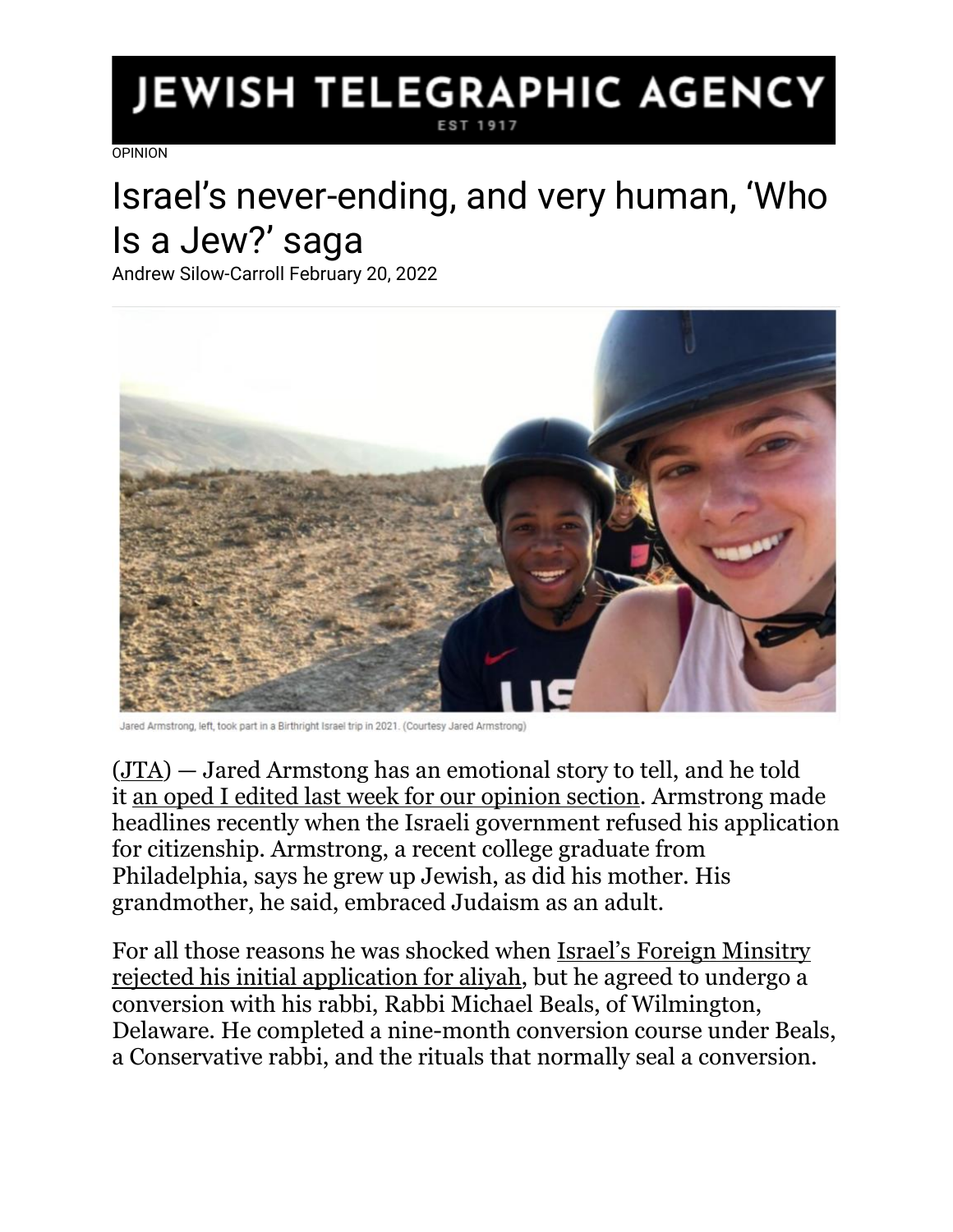When he tried again to become a citizen under Israel's Law of Return, he was again turned down.

Armstrong suspects the government said no because they thought he only wanted to play basketball for a pro team in Haifa. Others note that his rabbi was Conservative, and that the Orthodox establishment that oversees most lifecycle and Jewish identity issues in Israel is adamantly dismissive of Judaism's non-Orthodox streams. Armstong is also Black; who can say how his background played into the government's decision.

What was doubly painful about editing Armstrong's article was noting his surprise and disappointment about a process that a lot of Jews in Israel and the Diasproa already know can be painfully but necessarily intrusive — or discriminatory, depending on your point of view. Armstrong is not the first Diaspora Jew to have his Jewish identity challenged by Israel's Foreign Ministry. But sometimes it takes someone new to Jewish communal politics to make jaded veterans take notice. Close Israel-watchers know why Israel, and Jews, put up barriers to conversion and citizenship. It's about identity. It's about peoplehood. It is about theology. It is about politics.

But as Armstrong wrote, "This was my identity we're talking about here; my life they were doubting."

The "Who is a Jew" issues waxes and wanes as a communal priority; at the moment it appears to be waning. A coalition government in Israel that does not depend on the Orthodox religious parties to govern raised hopes among non-Orthodox Jews that the Orthodox grip on conversion and other identity issues might be eased. On the flipside, it may have eased Diaspora urgency about the issue.

But some action is afoot. Today – literally today – an Israeli ministerial committee will consider a bill that widens the possibilities for conversion *within* Israel. Currently, the system is exclusively under the control of the Chief Rabbinate. The bill would allow Israel's 150 municipal Orthodox rabbis to establish their own conversion protocols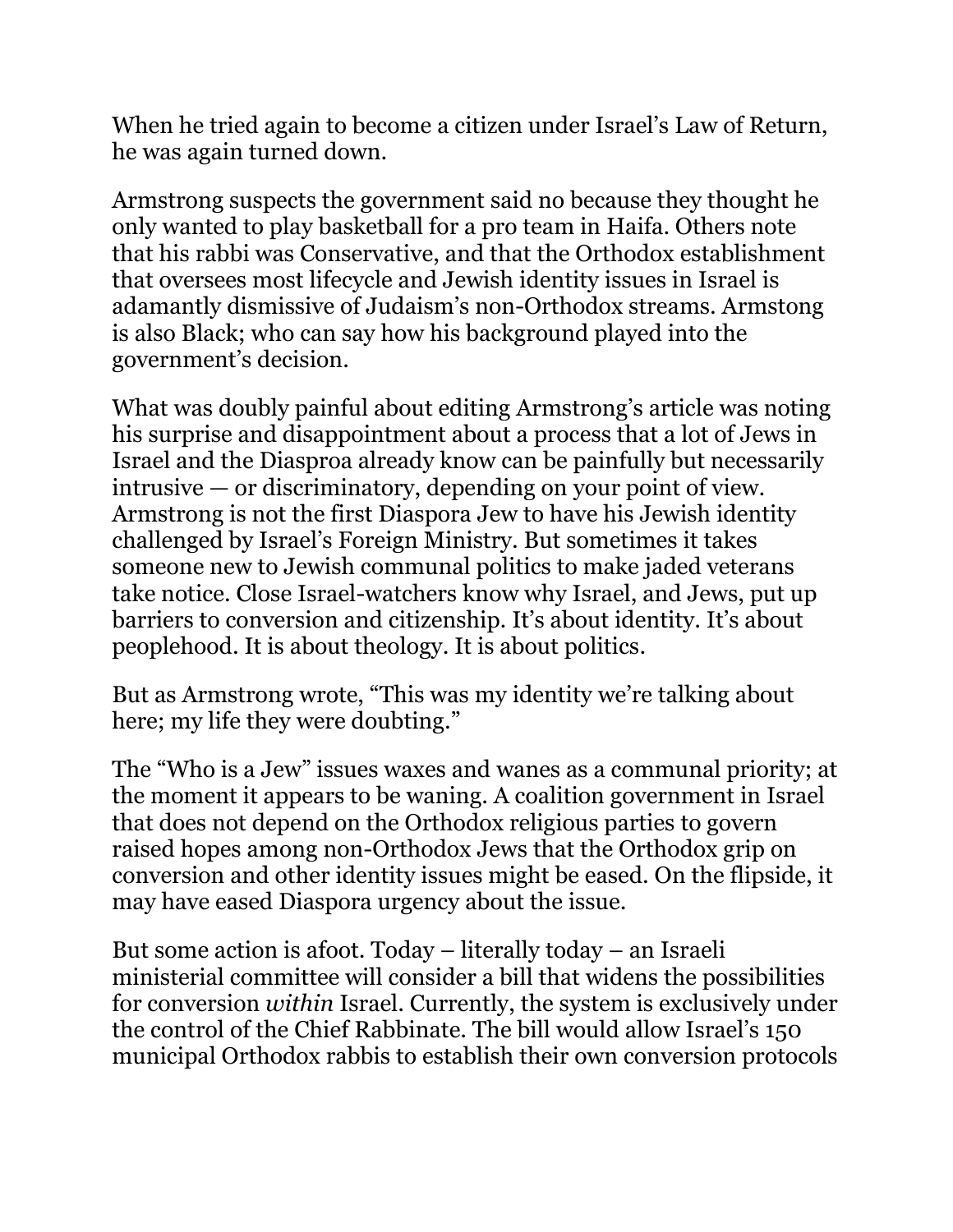and standards, breaking the rabbinate's monopoly on the process and ostensibly democratizing the process.

The bill is supported by those in Israel, Orthodox and otherwise, who want to ease the process for many of the 400,000 or so people, mostly from the former Soviet Union, who qualify as citizens under Israel's Law of Return but are not considered Jewish by the rabbinate under Jewish law, or halachah.

Tani Frank, director of the Center for Judaism and State Policy at the Shalom Hartman Institute, discussed the bill during a webinar Thursday. He said the current minister of religious affairs, Matan Kahana, "understands that there is a problem when you present yourself as a Jewish and democratic state and you don't allow different views of Judaism to be fulfilled through the conversion system."

The bill, which would increase autonomy for conversions among Orthodox rabbis, would not expand the possibilities for non-Orthodox conversions to be performed and recognized in Israel. In March 2021, the Israeli Supreme court ruled that Israel must grant citizenship to Jews who converted to Judaism in Israel under non-Orthodox auspices. The ruling did not, however, make them Jewish under halachah. That won't change.

Still, the liberal-leaning Hartman Institute, with feet in both Israel and the Diaspora, took a major part in shaping the new legislation. "We wanted to make sure that we are part of the legislative process, and we wanted to make sure it was safe being shaped in a manner that allows as many Jewish perspectives and views as possible and we wanted to make sure that liberal Judaism's values are being considered," said Frank.

There will be strong opposition to the bill, which touches both on political power and some heartfelt concerns about Jewish unity. Defenders of the current system say a single standard for conversion leaves no confusion in the minds of adherents about who is and who isn't a member of the tribe. Opponents say it consolidates religious